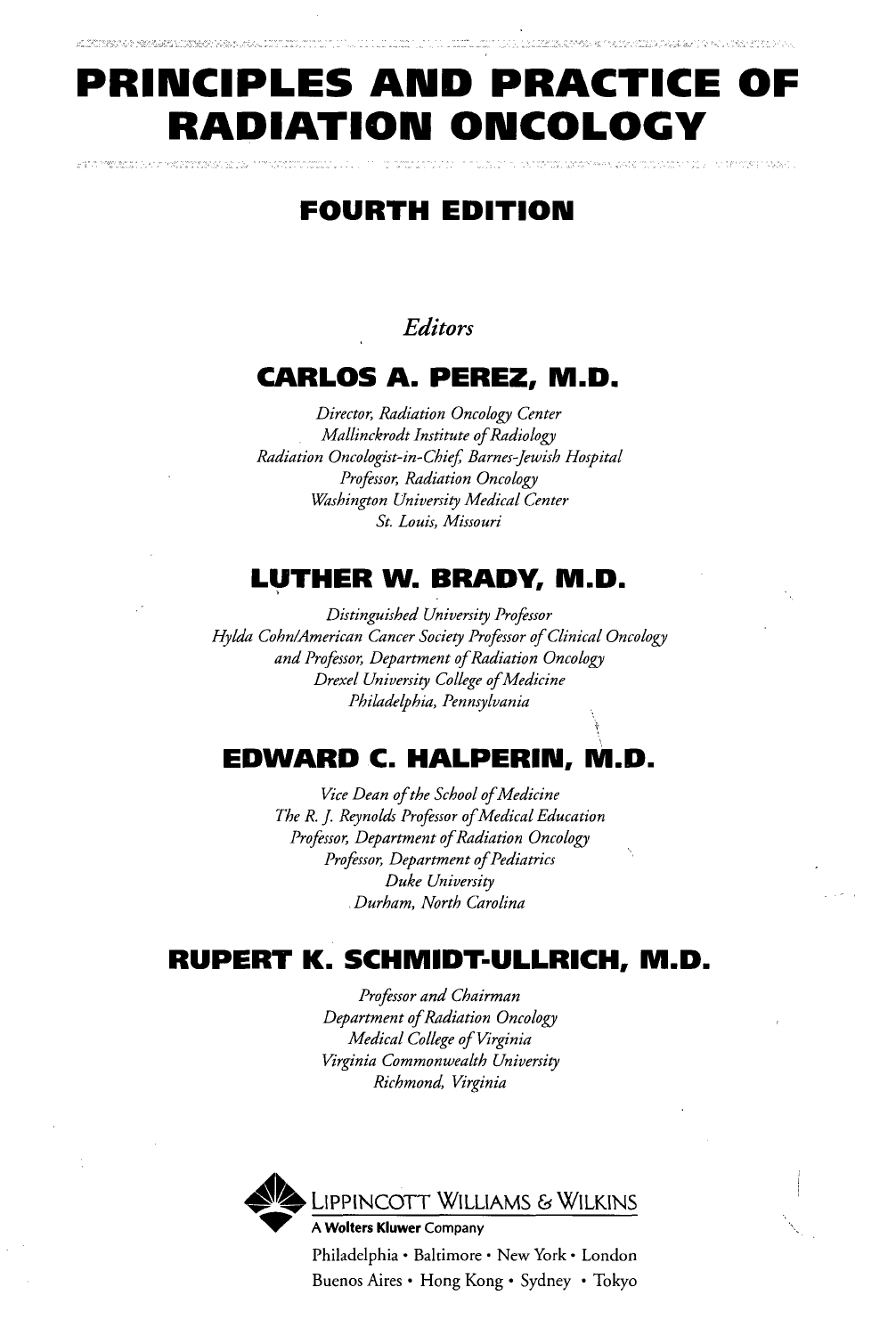

*Contributors xi Preface xix TNM Cancer Staging xxi Acknowledgments xxiii*

#### **SECTION 1: OVERVIEW AND BASIC SCIENCE OF RADIATION ONCOLOGY**

1 The Discipline of Radiation Oncology 1 *Edward C. Halperin, RupertK. Schmidt-Ullrich, Carlos A. Perez, and Luther W. Brady*

#### Part A: Cancer Biology

- 2 Biologic Basis of Radiation Therapy 96 *William H. McBride and H. Rodney Withers*
- 3 Molecular Cancer and Radiation Biology 137 *RupertK. Schmidt-Ullrich, Ross B. Mikkelsen, and Kristoffer Valerie*
- 4 Molecular Pathophysiology of Tumors 163 *Rakesh K. Jain*

#### Part B: Medical Radiation Physics

- 5 Principles of Radiologic Physics, Dosimetry, and Treatment Planning 180 *James A. Purdy*
- 6 Photon External-Beam Dosimetry and Treatment Planning 219 *James A. Purdy and Eric E. Klein*
- 7 Electron-Beam Therapy: Dosimetry, Planning, and Techniques 252 *Kenneth R. Hogstrom*
- 8 Three-Dimensional Conformal Radiation Therapy: Physics, Treatment Planning, and Clinical Aspects 283 *James A. Purdy*
- 9 Intensity-Modulated Radiation Treatment Planning, Quality Assurance, Delivery, and Clinical Application 314 *Radhe Mohan, Daniel Low, K.S. Clifford Chao, Qiuwen Wu, and Lei Dong*

#### **SECTION 2: TECHNIQUES, MODALITIES, AND MODIFIERS IN RADIATION ONCOLOGY**

- 10 Altered Fractionation Schedules 337 *K. Kian Ang and Howard D. Thames*
- 11 Late Effects of Cancer Treatment on Normal Tissues 357 *Louis S. Constine, Jacqueline P. Williams, Monica Morris, Philip Rubin, and Paul Okunieff*
- 12 Methodology of Clinical Trials 391 *Shari B. Rudoler, Kathryn Winter, and Walter J. Curran, Jr.*
- 13 Magna-Field Irradiation 400 *Hsiu-San Lin and Robert E. Drzymala*
- **14** Stereotactic Irradiation 410 *Annie W. Chan, Robert M. Cardinale, and Jay S. Loeffler*
- **15** Intraoperative Radiation Therapy 428 *Felipe A. Calvo, Rosa M. Meirino, Leonard L. Gunderson, and Christopher G. Willett*
- 16 Particle Beam Radiotherapy: Clinical Perspective 457 *George E. Laramore and Mark H. Phillips*
- 17 Physics and Biology of Brachytherapy 472 *Jeffrey Williamson and David J. Brenner*
- 18 Clinical Applications of Brachytherapy I. LDR and PDR 538 *Carlos A. Perez, Robert Zwicker, and Jeffrey Williamson*
- 19 Physics and Dosimetry of High-Dose-Rate Brachytherapy 604 *Colin G. Orton and Gary A. Ezzell*
- 20 Clinical Aspects of High-Dose-Rate Brachytherapy 619 *Subir Nag*
- 21 Nonsealed Radionuclide Therapy 636 Carlos A. Perez, Perry W. Grigsby, and Wade Thorstad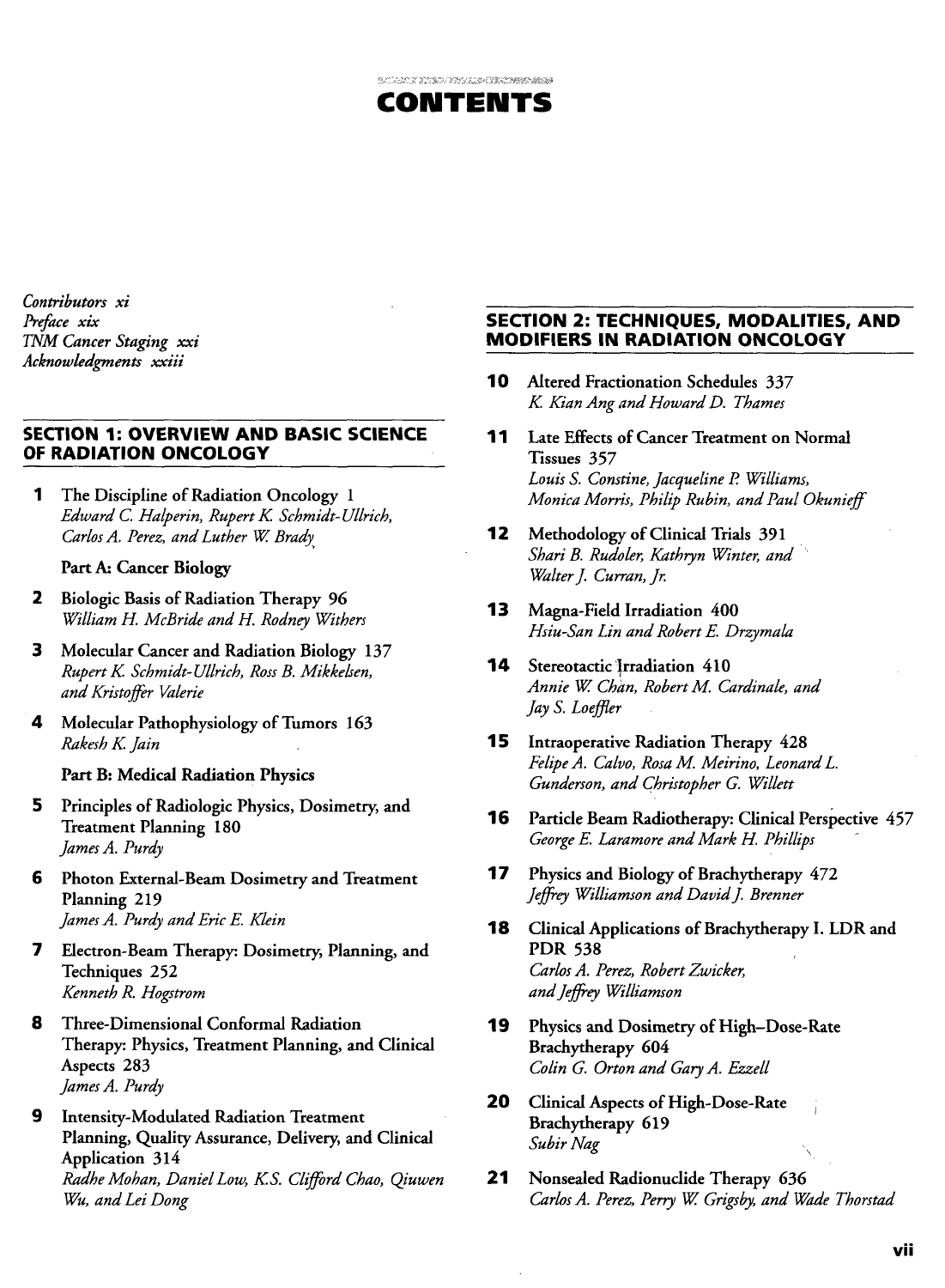- **VIII** *Contents*
- 22 Radioimmunoglobulins in Cancer Therapy 653 *Reiner Class, Curtis T. Miyamoto,* and Luther W. Brady
- 23 Radiation Response Modulation 663

**Part A: Chemical Sensitizers and Protectors** *ToddH. Wasserman and J'. Donald Chapman*

**Part B: Biological Response Modifiers** *Theodore D. Chung and Rupert K Schmidt-Ullrich*

24 Hyperthermia 699

*Ellen L. Jones, Thaddeus V. Samulski, Zeljko Vujaskovic, Leonard R. Prosnitz, and Mark W. Dewhirst*

25 Basic Concepts of Chemotherapy and Irradiation Interaction 736 *Hak Choy, Rob MacRae, and Luka Milas*

#### **SECTION 3: CLINICAL RADIATION ONCOLOGY**

#### **Part A: Skin Cancer**

**26** Skin 757 *Merrill J. Solan and Luther W. Brady*

#### **Part B: AIDS-Related Malignancies**

**27** Malignant Neoplasms Associated with the Acquired Immunodeficiency Syndrome (AIDS) 776 *Bernadine R. Donahue and Jay S. Cooper*

#### **Part C: Central Nervous System Tumors**

- **28** Brain, Brain Stem, and Cerebellum 791 *Loubna T. Scally, Chi Lin, Sushil Beriwal, Luther W. Brady*
- 29 Pituitary 839 *Volker W Stieber, Allan deGuzman, and Edward G. Shaw*
- 30 Spinal Canal 860 *JeffM. Michalski*
- **31** Eye and **Orbit** 876 *Jorge E. Freire, Luther W. Brady, Jerry A. Shields, and Carol L. Shields*

#### **Part D: Head and Neck Tumors**

- **32** Ear 897 *K.S. Clifford Chao and V. Rao Devineni*
- 33 The Role of Combined Radiation Therapy and Chemotherapy in the Management of Locally Advanced Squamous Carcinoma of the Head and Neck 905 *David M. Brizel*
- 34 Nasopharynx 918 *K.S. Clifford Chao and Carlos A. Perez*
- 35 Nasal Cavity and Paranasal Sinuses 962 *Jerry L. Barker, Jr., and K. Kian Ang*
- **36** Salivary Glands 976 *Joseph R. Simpson*
- 37 Oral Cavity 997 *Bahman Emami*
- **38** Oropharynx (Tonsillar Fossa, Faucial Arch, and Base of Tongue) 1022 *Carlos A. Perez, K. S. Clifford Chao, Joseph R. Simpson, Rupert K. Schmidt-Ullrich*

#### 39 Hypopharynx 1071 *Bahman Emami and Rupert K. Schmidt- Ullrich*

- 40 Larynx 1094 *William M. Mendenhall, Russell W. Hinerman, Robert J. Amdur, Anthony A. Mancuso, Douglas B. Villaret, and K. Thomas Robbins*
- 41 Unusual Nonepithelial Tumors of the Head and Neck 1117 *Carlos A. Perez and K.S. Clifford Chao*
- 42 Head and Neck: Management of the Neck 1158 *William M. Mendenhall, Robert J. Amdur, Russell W. Hinerman, Anthony A. Mancuso, Douglas B. Villaret, and K. Thomas Robbins*
- 43 Thyroid 1179 *Perry W. Grigsby*

#### **Part E: Thoracic Tumors**

- **4 4** Lung 1201 *Jeffrey Bradley, Ramaswamy Govinddn, and Ritsuko Komaki*
- **45** Mediastinum and Trachea 1244 *Tony Y. Eng, ToddJ. Scarbrough, and Charles R. Thomas, Jr.*
- 46 Esophagus 1282 *Albert S. DeNittis*
- **47** Tumors of the Heart and Great Vessels 1305 *Mark A. Chidel and Roger M. Macklis*

#### **Part F: Breast Tumors**

- **4 8** Breast: Stage Tis 1315 , *David E. Wazer and Douglas W. Arthur*
- 49 Breast: Stage Tl and T2 Tumors 1331 *Carlos A. Perez, Marie E. Taylor, Jeff Bradley, David Mansur, and Maria M. Sanchez-Aragon*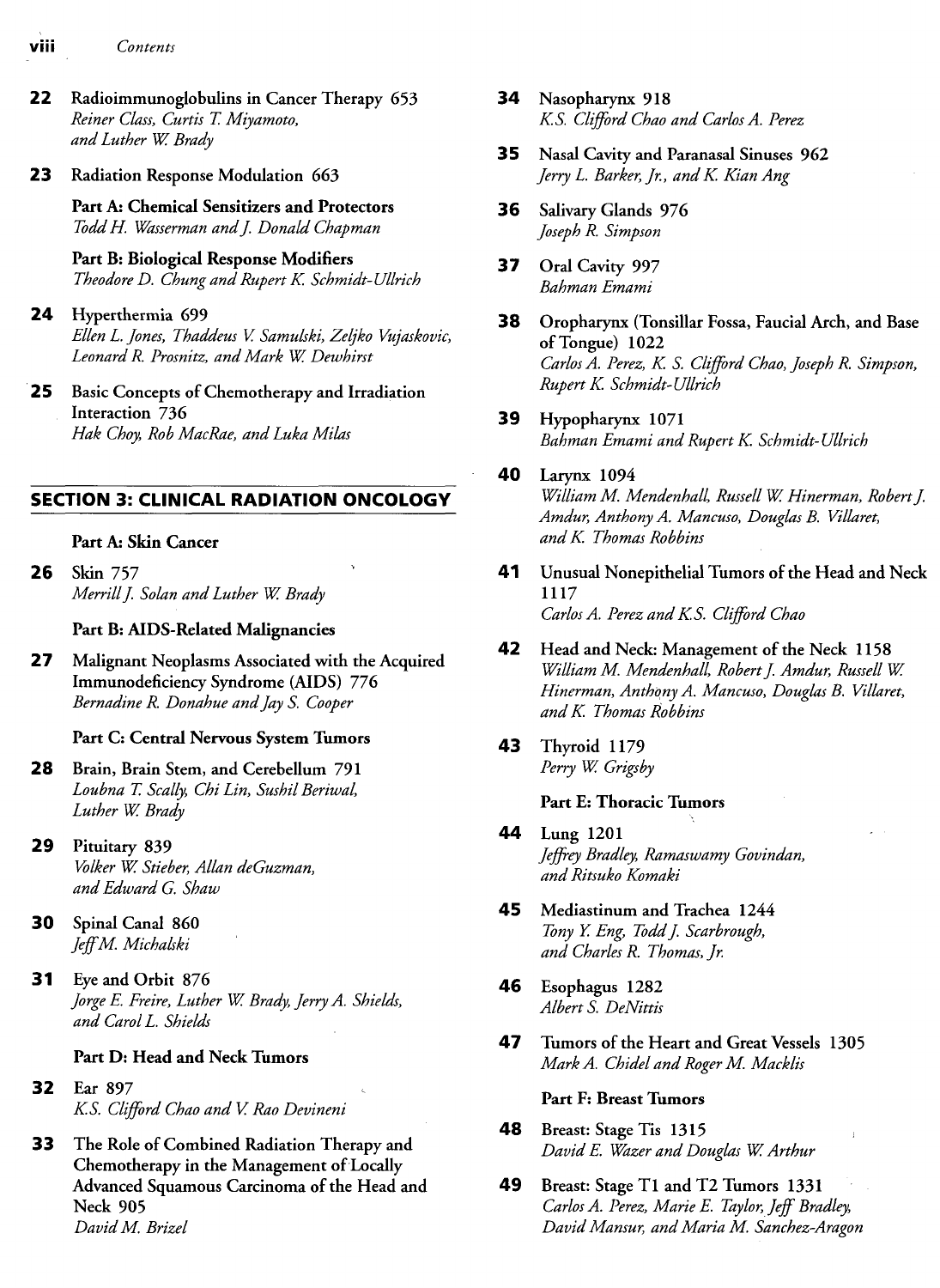50 Breast: Locally Advanced (T3 and T4) and Recurrent Tumors 1502 *Marie E. Taylor, Carlos A. Perez, Joanne E. Mortimer, Seymour H. Levitt, Nantakan Ieumwananonthachai,*

#### **Part G: Gastrointestinal Tumors**

*andSashaH. Wahab*

- **51** Stomach 1554 *Christopher G. Willett and Leonard L. Gunderson*
- 52 Cancer of the Pancreas 1574 *Felipe A. Calvo, Juan C. Viera, Leonard L. Gunderson, and Christopher G. Willett*
- 53 Liver and Hepatobiliary Tract 1589 *Skye H. Cheng and Andrew T. Huang*
- 54 Colon and Rectum 1607 *Robert J. Myerson*
- 55 Anal Canal 1630 *Bernard J. Cummings and James D. Brierley*

#### **Part H: Urinary Tract Tumors**

- **56** Kidney, Renal Pelvis, and Ureter 1649 *JeffM. Michalski*
- 57 Bladder 1664 *Zbigniew Petrovich, John P. Stein, Gabor Jozsefi and Silvia C. Formenti*

#### **Part I: Male Genitourinary Tumors**

- **58** Prostate Cancer 1692 *Michael J. Zelefsky, Richard K. Valicenti, Karyn Goodman, and Carlos A. Perez*
- 59 Testis 1763 *Gerard C. Morton and Gillian M. Thomas*
- 60 Penis and Male Urethra 1785 *DavidB. Mansur andK.S. Clifford Chao*

#### **Part J: Gynecologic Tumors**

- **61** Uterine Cervix 1800 *Carlos A. Perez and Brian D. Kavanagh*
- 62 Endometrium 1916 *John R. Glassburn, Luther W. Brady,* and Perry W. Grigsby
- 63 Ovary 1934 *Michael D. Stambaugh*
- 64 Fallopian Tube 1958 *Patrizia Guerrieri and Luther W. Brady*
- 65 Vagina 1967 *Carlos A. Perez*
- 66 Female Urethra 1994 *Jay Locke^*
- 67 Carcinoma of the Vulva 2003 *Gustavo S. Montana and Song K. Kang*

#### **Part K: Adrenal and Retroperitoneal Tumors**

- **68** Retroperitoneum 2023 *Imran Zoberi and Todd H. Wasserman*
- 69 Adrenal Gland 2036 *Luther W Brady and Patrizia Guerrieri*

#### **Part L: Lymphoma and Hematologic Malignancies**

- **70** Hodgkin's Disease 2043 *Richard T. Hoppe*
- 71 Non-Hodgkin's Lymphoma 2064 *Leonard R. Prosnitz and Peter M. Mauch*
- 72 Cutaneous T-Cell Lymphoma 2112 *Sushil Beriwal, Luther W. Brady, and Eric C. Vonderheid*
- 73 Leukemia 2125 *Christopher Coughlin, Rose Papac, and Kenneth B. Roberts*
- 74 Myeloma and Plasmacytomas 2157 *Todd H. Wasserman*

#### **Part M: Sarcomas of Bone and Soft Tissue**

- **75** Bone 2168^ *Paolo Montemaggi, Luther W. Brady, and Stephen M. Horowitz*
- 76 Soft Tissue Sarcomas (Excluding Retroperitoneum) 2185 *Cornelius J. McGinn*

#### **Part N: Pediatric Tumors**

- **77** Central Nervous System Tumors in Children 2206 *Carolyn R. Freeman, Jean-Pierre Farmer, and Roger E. Taylor*
- 78 Wilms' Tumor 2238 *John A. Kalapurakal and Patrick R. M. Thomas*
- 79 Neuroblastoma 2247 *JeffM. Michalski*
- 80 Rhabdomyosarcoma 2261 *John C. Breneman and Sarah S. Donaldson*
- 81 Ewing's Sarcoma 2277 *Robert B. Marcus, Jr.*
- 82 Lymphomas in Children 2285 *Melissa Hudson, Barbara L. Asselin, Lynda R. Mandell, and Louis S. Constine*